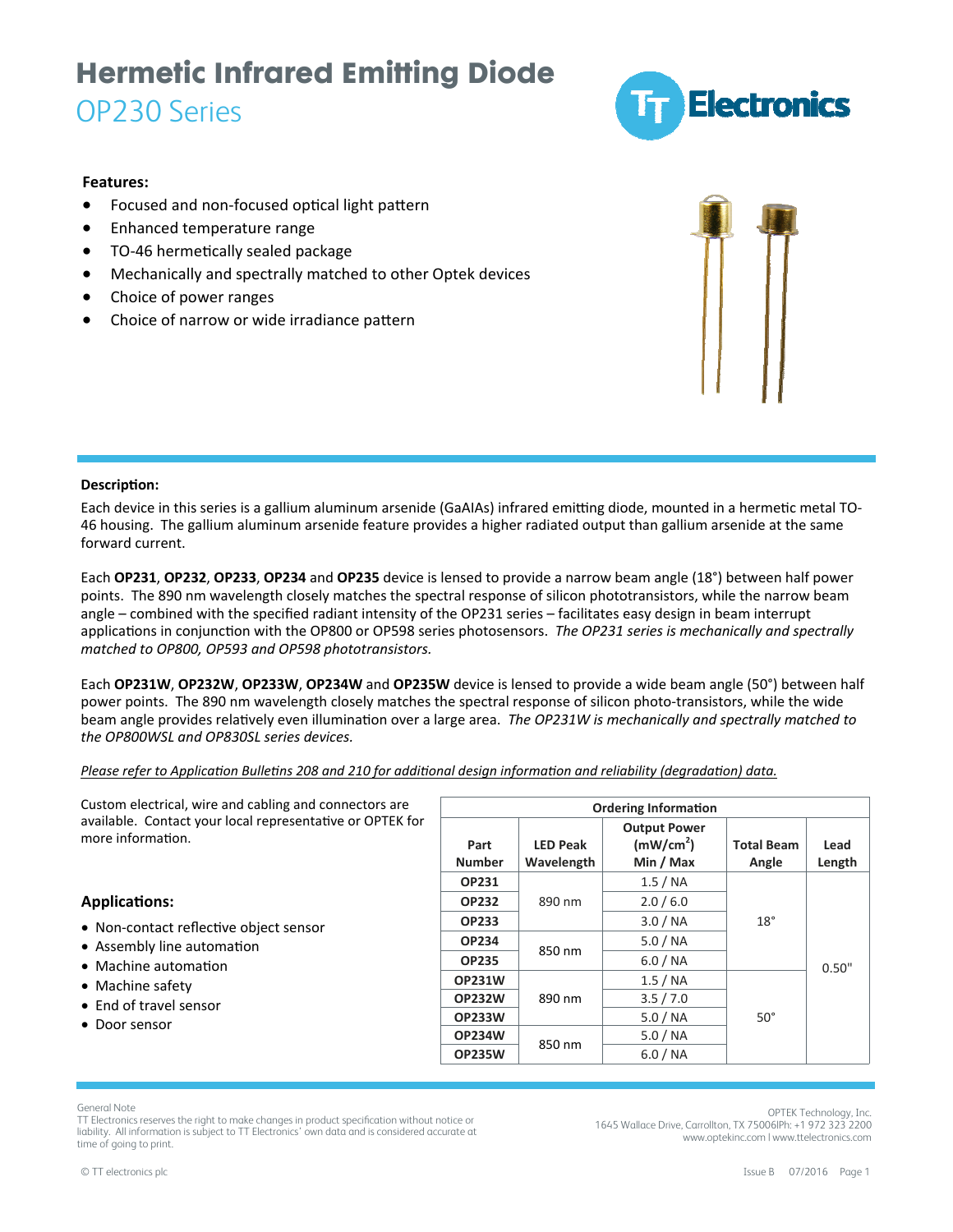# **Hermetic Infrared Emitting Diode**

### OP230 Series





X THIS DIMENSION CONTROLLED AT HOUSING SURFACE.

**INCHES**

### **OP231W, OP232W, OP233W, OP234W, OP235W**



### **Absolute Maximum Ratings** (T<sub>A</sub>=25°C unless otherwise noted)

| Storage Temperature Range                                                                   | $-65^{\circ}$ C to $+150^{\circ}$ C                     |
|---------------------------------------------------------------------------------------------|---------------------------------------------------------|
| <b>Operating Temperature Range</b>                                                          | -65 $\mathrm{^{\circ}}$ C to +125 $\mathrm{^{\circ}}$ C |
| <b>Reverse Voltage</b>                                                                      | 2.0A                                                    |
| <b>Continuous Forward Current</b>                                                           | $100 \text{ mA}$                                        |
| <b>Peak Forward Current</b>                                                                 | 10.0A                                                   |
| Lead Soldering Temperature [1/16 inch (1.6 mm) from case for 5 seconds with soldering iron] | $260^{\circ}$ C <sup>(1)(2)</sup>                       |
| <b>Power Dissipation</b>                                                                    | 200 mW $^{(3)}$                                         |

General Note

TT Electronics reserves the right to make changes in product specification without notice or liability. All information is subject to TT Electronics' own data and is considered accurate at time of going to print.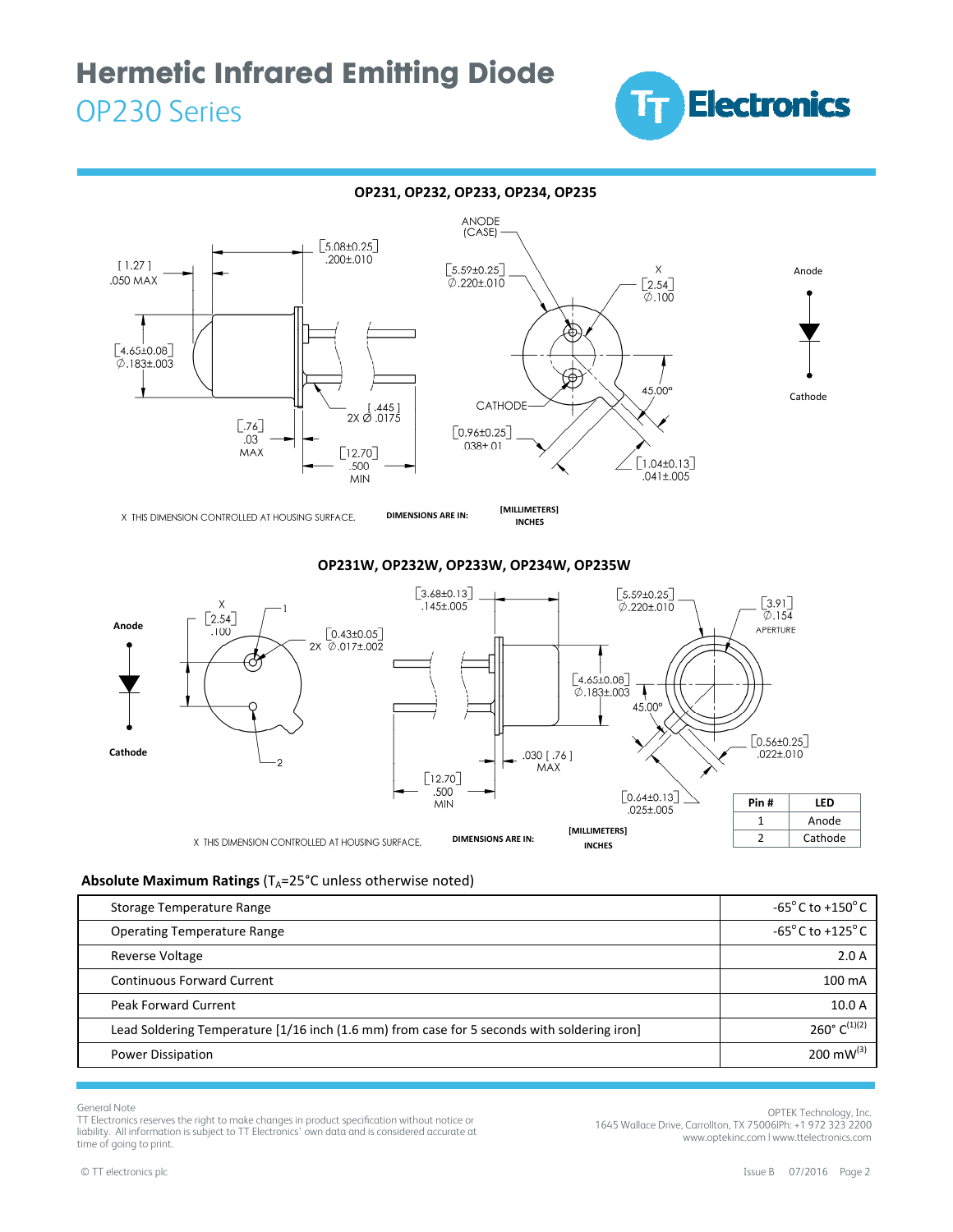

#### **Electrical Characteristics** ( $T_A = 25^{\circ}$ C unless otherwise noted)

| <b>SYMBOL</b>                    | <b>PARAMETER</b>                                                               | <b>MIN</b>                                         | <b>TYP</b>                       | <b>MAX</b>                                                             | <b>UNITS</b>           | <b>TEST CONDITIONS</b>                                                                           |  |  |  |  |
|----------------------------------|--------------------------------------------------------------------------------|----------------------------------------------------|----------------------------------|------------------------------------------------------------------------|------------------------|--------------------------------------------------------------------------------------------------|--|--|--|--|
| <b>Input Diode</b>               |                                                                                |                                                    |                                  |                                                                        |                        |                                                                                                  |  |  |  |  |
| $E_{E(APTa)}$                    | Apertured Radiant Incidence<br>OP231<br>OP232<br>OP233<br>OP234<br>OP235       | 1.5<br>2.0<br>3.0<br>5.0<br>6.0                    | $\overline{a}$                   | 6.0<br>$\overline{a}$                                                  | mW/<br>cm <sup>2</sup> | OP231 Series<br>$I_F = 100 \text{ mA}^{(3)(4)}$<br>Aperture = $0.250''$<br>Distance = $1.429''$  |  |  |  |  |
|                                  | OP231W<br>OP232W<br>OP233W<br>OP234W<br>OP235W                                 | 1.5<br>3.5<br>5.0<br>5.0<br>6.0                    | $\overline{a}$<br>$\overline{a}$ | 7.0<br>$\overline{\phantom{a}}$<br>$\overline{a}$<br>$\overline{a}$    | mW/<br>cm <sup>2</sup> | OP231W Series<br>$I_F = 100 \text{ mA}^{(3)(4)}$<br>Aperture = $0.250''$<br>Distance = $0.466''$ |  |  |  |  |
| P <sub>o</sub>                   | <b>Radiant Power Output</b><br>OP231<br>OP232<br>OP233                         | $\overline{a}$<br>$\overline{a}$<br>$\overline{a}$ | 6.0<br>8.0<br>10.0               | $\overline{\phantom{0}}$<br>$\overline{\phantom{a}}$<br>$\overline{a}$ | mW                     | $I_F = 100 \text{ mA}^{(3)(4)}$                                                                  |  |  |  |  |
| $V_F$                            | <b>Forward Voltage</b>                                                         | $\overline{a}$                                     | $\overline{a}$                   | 2.0                                                                    | $\vee$                 | $I_F = 100$ mA $^{(3)}$                                                                          |  |  |  |  |
| $I_R$                            | <b>Reverse Current</b>                                                         | $\overline{a}$                                     | $\overline{a}$                   | 100                                                                    | μA                     | $V_R = 2.0 V$                                                                                    |  |  |  |  |
| $\lambda_{\rm P}$                | Wavelength at Peak Emission<br>OP231, OP232, OP233<br>OP234, OP235             | $\overline{a}$                                     | 890<br>850                       | $\overline{\phantom{0}}$<br>$\overline{a}$                             | nm                     | $I_F = 10$ mA                                                                                    |  |  |  |  |
| β                                | Spectral Bandwidth between Half Power<br>Points                                | L.                                                 | 80                               | $\overline{\phantom{0}}$                                               | nm                     | $I_F = 10$ mA                                                                                    |  |  |  |  |
| $\Delta\lambda_{\rm P}/\Delta T$ | Spectral Shift with Temperature                                                | $\qquad \qquad -$                                  | $+0.30$                          | $\blacksquare$                                                         | nm/°C                  | $I_F =$ Constant                                                                                 |  |  |  |  |
| $\theta_{HP}$                    | <b>Emission Angle at Half Power Points</b><br>OP231 - OP235<br>OP231W - OP231W | $\overline{\phantom{a}}$<br>$\overline{a}$         | 18<br>50                         | $\qquad \qquad \blacksquare$<br>$\overline{a}$                         |                        | Degree $ I_F = 100$ mA                                                                           |  |  |  |  |
| $t_{r}$                          | <b>Output Rise Time</b>                                                        | $\overline{\phantom{a}}$                           | 500                              | $\overline{\phantom{a}}$                                               | ns                     | $I_{F(PK)}=100$ mA, PW=10 µs, and<br>$D.C.=10.0%$                                                |  |  |  |  |
| $t_{\rm f}$                      | <b>Output Fall Time</b>                                                        | $\blacksquare$                                     | 250                              | $\overline{\phantom{0}}$                                               | ns                     |                                                                                                  |  |  |  |  |

Notes:

1. RMA flux is recommended. Duration can be extended to 10 seconds maximum when flow soldering.

2. Derate linearly 2.0 mW/° C above 25° C.

3. Measurement made with 100 µs pulse measured at the trailing edge of the pulse with a duty cycle of 0.1% and an  $I_F = 100$  mA.

4. For the OP231 series,  $E_{F(APT)}$  is a measurement of the average radiant intensity within the cone formed by the measurement surface, a radius of 1.429" (36.30 mm) measured from the lens side of the tab to the sensing surface and a sensing surface of 0.250" (6.35 mm) in diameter forming a 10° cone. For the OP231W series,  $E_{E(APT)}$  is a measurement of the average radiant intensity within the cone formed by the measurement surface, a radius of 0.466" (11.84 mm) measured from the lens side of the tab to the sensing surface and a sensing surface of 0.250" (6.35 mm) in diameter forming a 10 $^{\circ}$  cone. E<sub>E(APT)</sub> is not necessarily uniform within the measured area.

General Note

TT Electronics reserves the right to make changes in product specification without notice or liability. All information is subject to TT Electronics' own data and is considered accurate at time of going to print.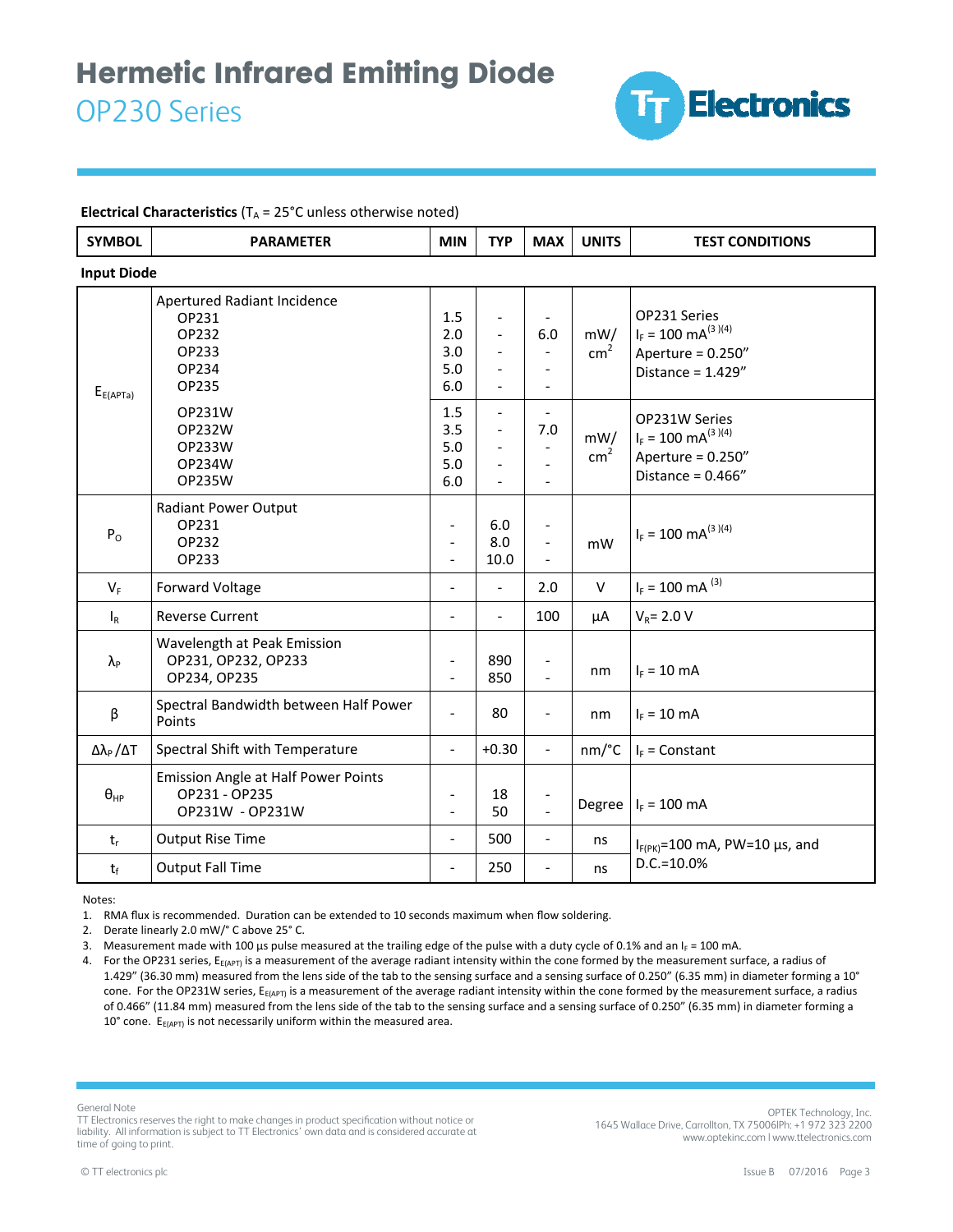### **Hermetic Infrared Emitting Diode**  OP230 Series







General Note

TT Electronics reserves the right to make changes in product specification without notice or liability. All information is subject to TT Electronics' own data and is considered accurate at time of going to print.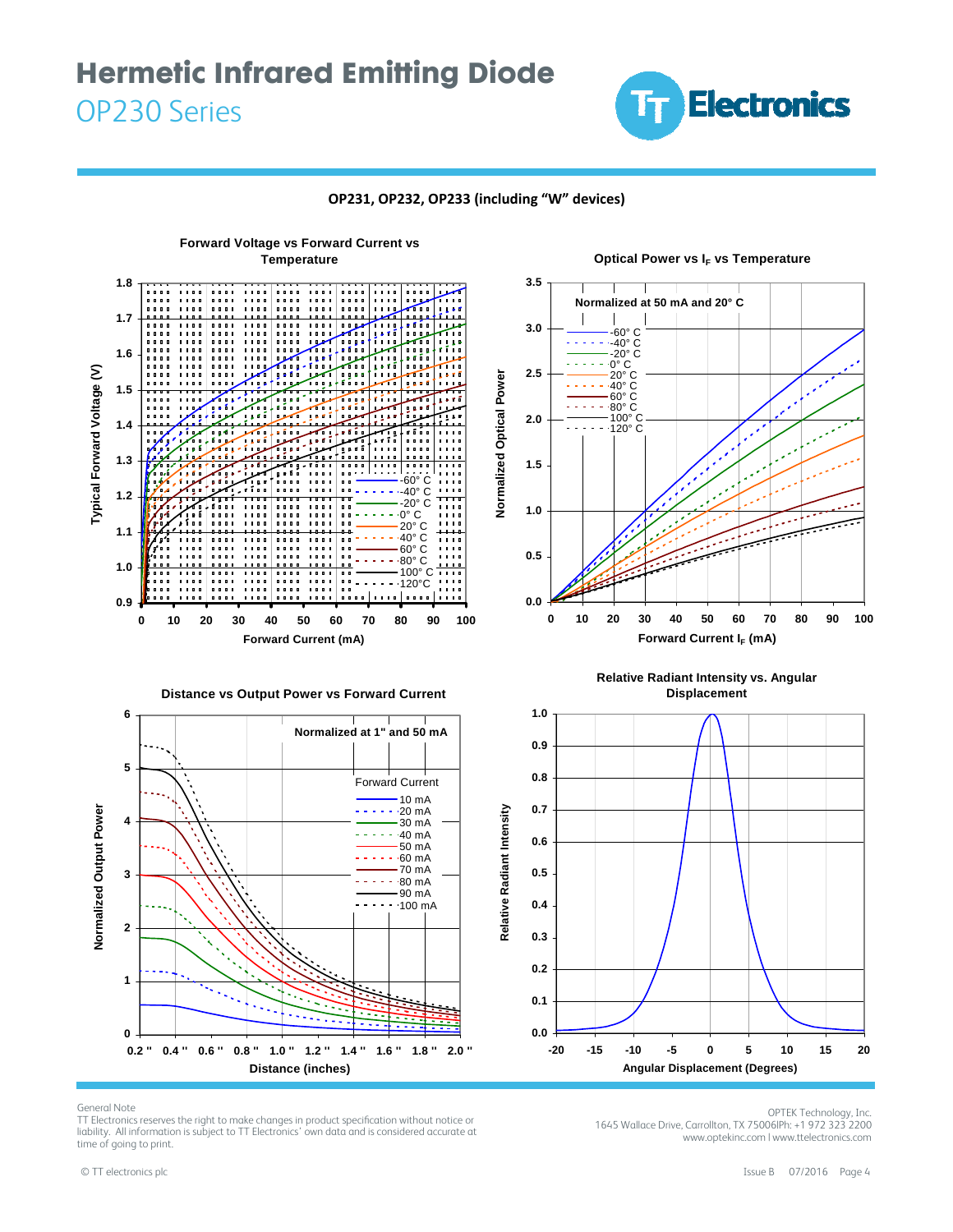### **Hermetic Infrared Emitting Diode**  OP230 Series



#### **OP234, OP234W**



**Optical Power vs Forward Current vs Temperature**



**Distance vs Output Power vs Forward Current**



**Relative Radiant Intensity vs Angular Displacement**



#### General Note

TT Electronics reserves the right to make changes in product specification without notice or liability. All information is subject to TT Electronics' own data and is considered accurate at time of going to print.

OPTEK Technology, Inc. 1645 Wallace Drive, Carrollton, TX 75006|Ph: +1 972 323 2200 www.optekinc.com | www.ttelectronics.com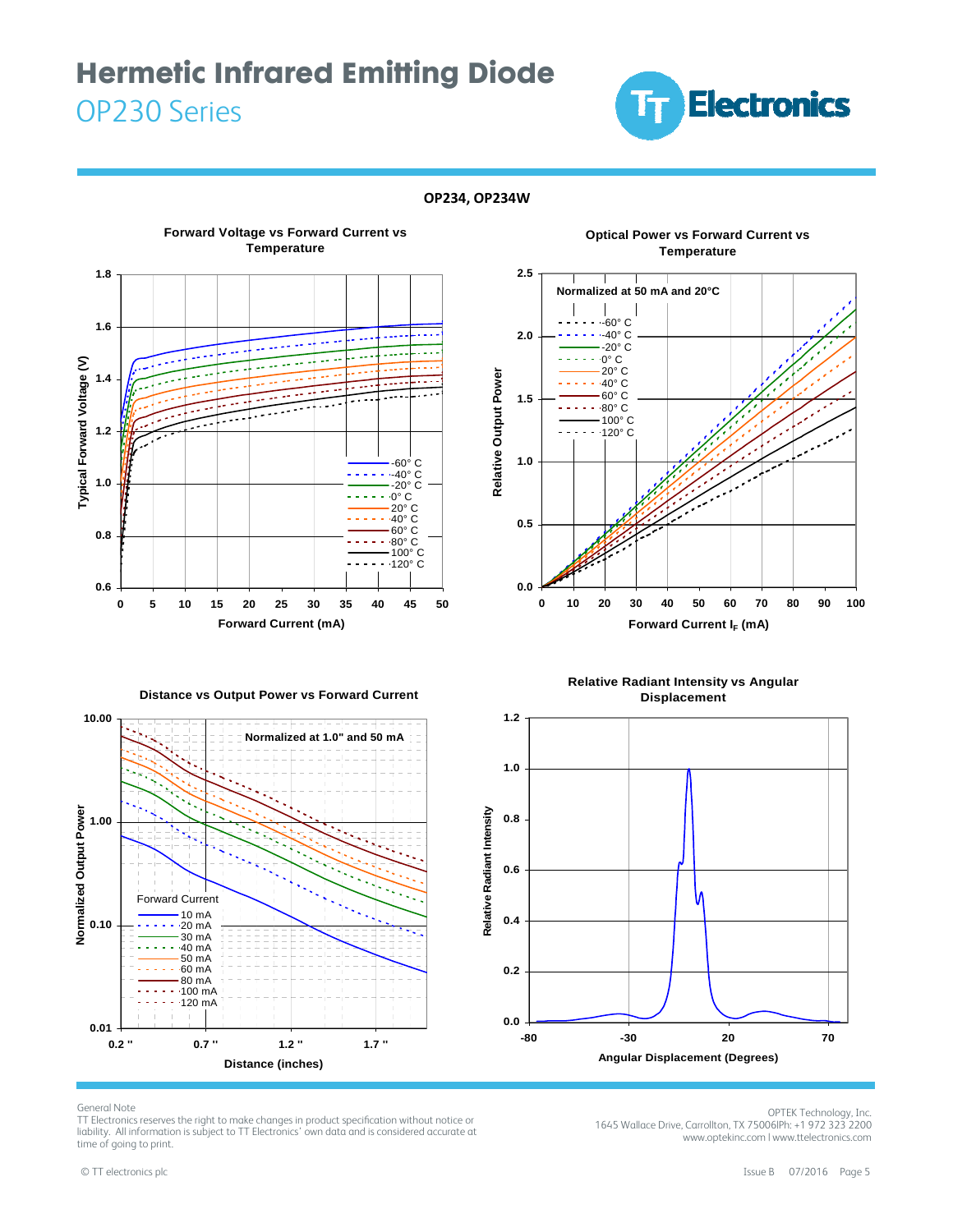### **Hermetic Infrared Emitting Diode**  OP230 Series



#### **OP235, OP235W**

**2.5**





**Optical Power vs Forward Current vs**





**Distance vs Output Power vs Forward Current**

#### General Note

TT Electronics reserves the right to make changes in product specification without notice or liability. All information is subject to TT Electronics' own data and is considered accurate at time of going to print.